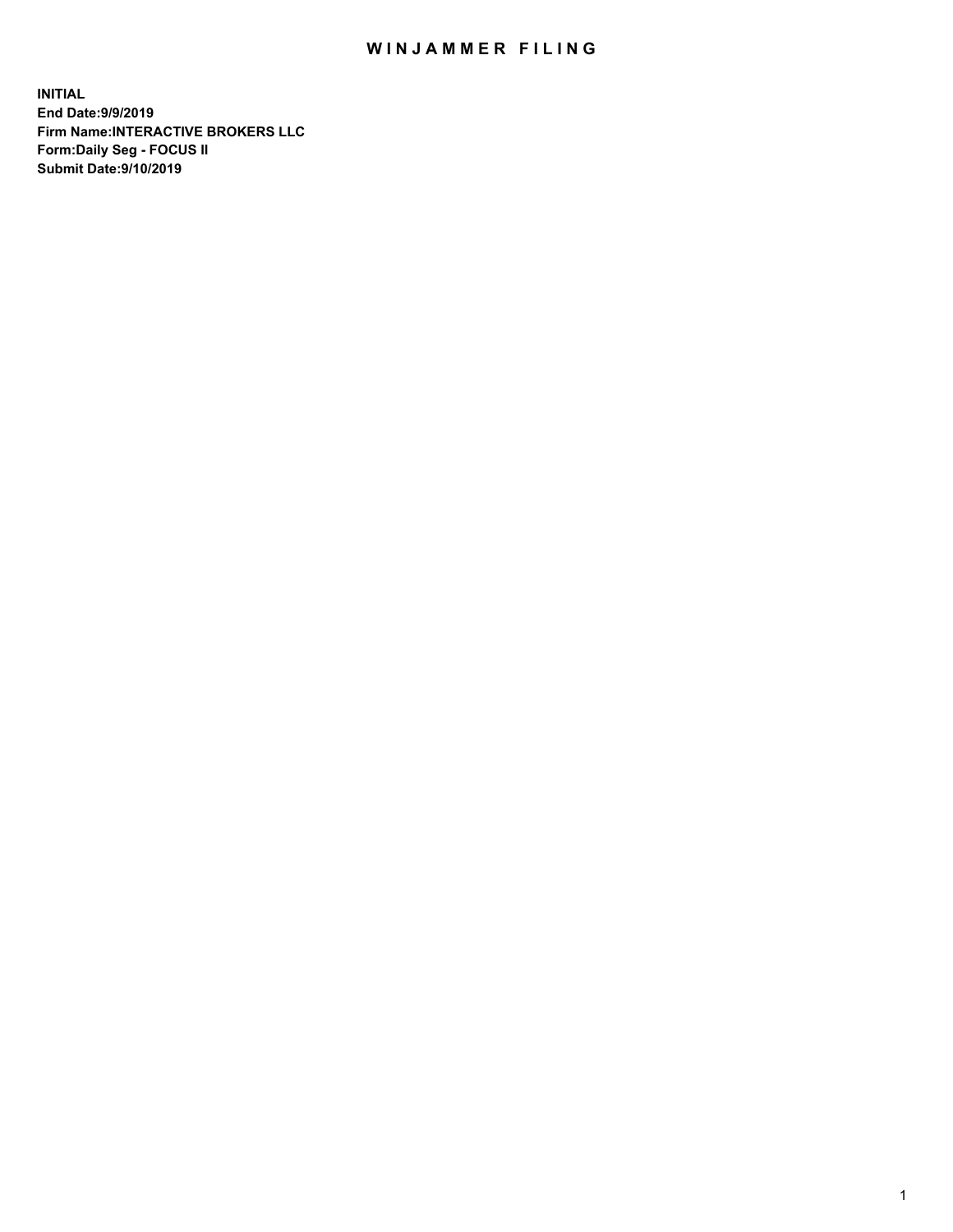**INITIAL End Date:9/9/2019 Firm Name:INTERACTIVE BROKERS LLC Form:Daily Seg - FOCUS II Submit Date:9/10/2019 Daily Segregation - Cover Page**

| Name of Company                                                                                                                                                                                                                                                                                                                | <b>INTERACTIVE BROKERS LLC</b>                                                                 |
|--------------------------------------------------------------------------------------------------------------------------------------------------------------------------------------------------------------------------------------------------------------------------------------------------------------------------------|------------------------------------------------------------------------------------------------|
| <b>Contact Name</b>                                                                                                                                                                                                                                                                                                            | <b>James Menicucci</b>                                                                         |
| <b>Contact Phone Number</b>                                                                                                                                                                                                                                                                                                    | 203-618-8085                                                                                   |
| <b>Contact Email Address</b>                                                                                                                                                                                                                                                                                                   | jmenicucci@interactivebrokers.c<br>om                                                          |
| FCM's Customer Segregated Funds Residual Interest Target (choose one):<br>a. Minimum dollar amount: ; or<br>b. Minimum percentage of customer segregated funds required:% ; or<br>c. Dollar amount range between: and; or<br>d. Percentage range of customer segregated funds required between:% and%.                         | $\overline{\mathbf{0}}$<br>$\overline{\mathbf{0}}$<br>155,000,000 245,000,000<br>00            |
| FCM's Customer Secured Amount Funds Residual Interest Target (choose one):<br>a. Minimum dollar amount: ; or<br>b. Minimum percentage of customer secured funds required:%; or<br>c. Dollar amount range between: and; or<br>d. Percentage range of customer secured funds required between:% and%.                            | $\overline{\mathbf{0}}$<br>$\overline{\mathbf{0}}$<br>80,000,000 120,000,000<br>0 <sub>0</sub> |
| FCM's Cleared Swaps Customer Collateral Residual Interest Target (choose one):<br>a. Minimum dollar amount: ; or<br>b. Minimum percentage of cleared swaps customer collateral required:% ; or<br>c. Dollar amount range between: and; or<br>d. Percentage range of cleared swaps customer collateral required between:% and%. | $\overline{\mathbf{0}}$<br><u>0</u><br>0 <sub>0</sub><br>00                                    |

Attach supporting documents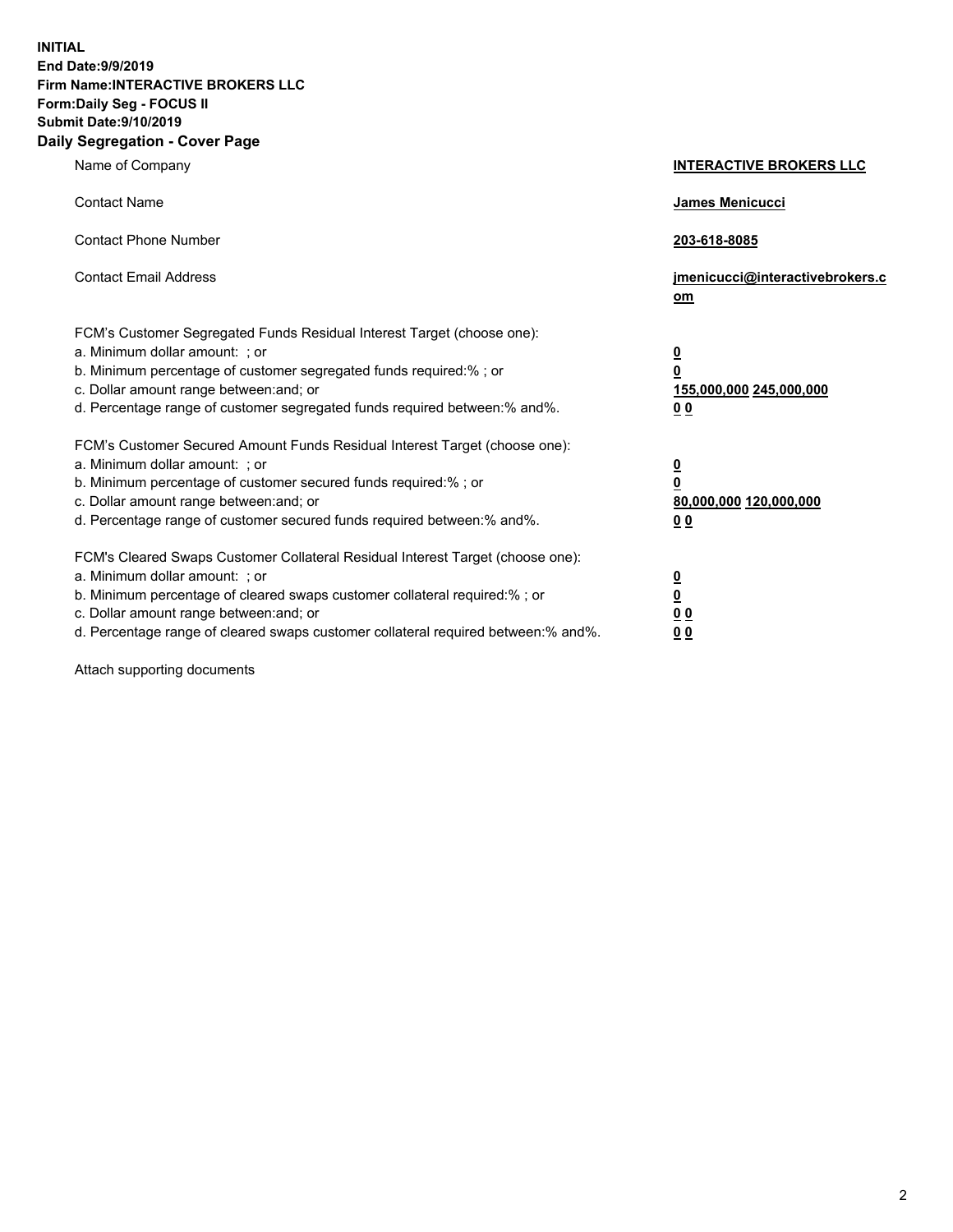## **INITIAL End Date:9/9/2019 Firm Name:INTERACTIVE BROKERS LLC Form:Daily Seg - FOCUS II Submit Date:9/10/2019 Daily Segregation - Secured Amounts**

|     | Daily Əeyleyatıoli - Əeculeu Allıoulits                                                     |                                  |
|-----|---------------------------------------------------------------------------------------------|----------------------------------|
|     | Foreign Futures and Foreign Options Secured Amounts                                         |                                  |
|     | Amount required to be set aside pursuant to law, rule or regulation of a foreign            | $0$ [7305]                       |
|     | government or a rule of a self-regulatory organization authorized thereunder                |                                  |
| 1.  | Net ledger balance - Foreign Futures and Foreign Option Trading - All Customers             |                                  |
|     | A. Cash                                                                                     | 496,589,341 [7315]               |
|     | B. Securities (at market)                                                                   | $0$ [7317]                       |
| 2.  | Net unrealized profit (loss) in open futures contracts traded on a foreign board of trade   | 11,679,807 [7325]                |
| 3.  | Exchange traded options                                                                     |                                  |
|     | a. Market value of open option contracts purchased on a foreign board of trade              | 37,871 [7335]                    |
|     | b. Market value of open contracts granted (sold) on a foreign board of trade                | -41,289 [7337]                   |
| 4.  | Net equity (deficit) (add lines 1. 2. and 3.)                                               | 508,265,730 [7345]               |
| 5.  | Account liquidating to a deficit and account with a debit balances - gross amount           | 6,319 [7351]                     |
|     | Less: amount offset by customer owned securities                                            | 0 [7352] 6,319 [7354]            |
| 6.  | Amount required to be set aside as the secured amount - Net Liquidating Equity              | 508,272,049 [7355]               |
|     | Method (add lines 4 and 5)                                                                  |                                  |
| 7.  | Greater of amount required to be set aside pursuant to foreign jurisdiction (above) or line | 508,272,049 [7360]               |
|     | 6.                                                                                          |                                  |
| 1.  | FUNDS DEPOSITED IN SEPARATE REGULATION 30.7 ACCOUNTS<br>Cash in banks                       |                                  |
|     |                                                                                             |                                  |
|     | A. Banks located in the United States                                                       | 90,474,591 [7500]                |
| 2.  | B. Other banks qualified under Regulation 30.7<br><b>Securities</b>                         | 0 [7520] 90,474,591 [7530]       |
|     | A. In safekeeping with banks located in the United States                                   | 462,385,762 [7540]               |
|     | B. In safekeeping with other banks qualified under Regulation 30.7                          | 0 [7560] 462,385,762 [7570]      |
| 3.  | Equities with registered futures commission merchants                                       |                                  |
|     | A. Cash                                                                                     | $0$ [7580]                       |
|     | <b>B.</b> Securities                                                                        | $0$ [7590]                       |
|     | C. Unrealized gain (loss) on open futures contracts                                         | $0$ [7600]                       |
|     | D. Value of long option contracts                                                           | $0$ [7610]                       |
|     | E. Value of short option contracts                                                          | 0 [7615] 0 [7620]                |
| 4.  | Amounts held by clearing organizations of foreign boards of trade                           |                                  |
|     | A. Cash                                                                                     | $0$ [7640]                       |
|     | <b>B.</b> Securities                                                                        | $0$ [7650]                       |
|     | C. Amount due to (from) clearing organization - daily variation                             | $0$ [7660]                       |
|     | D. Value of long option contracts                                                           | 0 [7670]                         |
|     | E. Value of short option contracts                                                          | 0 [7675] 0 [7680]                |
| 5.  | Amounts held by members of foreign boards of trade                                          |                                  |
|     | A. Cash                                                                                     | 75,718,729 [7700]                |
|     | <b>B.</b> Securities                                                                        | $0$ [7710]                       |
|     | C. Unrealized gain (loss) on open futures contracts                                         | 2,846,375 [7720]                 |
|     | D. Value of long option contracts                                                           | 37,871 [7730]                    |
|     | E. Value of short option contracts                                                          | -41,289 [7735] 78,561,686 [7740] |
| 6.  | Amounts with other depositories designated by a foreign board of trade                      | 0 [7760]                         |
| 7.  | Segregated funds on hand                                                                    | $0$ [7765]                       |
| 8.  | Total funds in separate section 30.7 accounts                                               | 631,422,039 [7770]               |
| 9.  | Excess (deficiency) Set Aside for Secured Amount (subtract line 7 Secured Statement         | 123,149,990 [7380]               |
|     | Page 1 from Line 8)                                                                         |                                  |
| 10. | Management Target Amount for Excess funds in separate section 30.7 accounts                 | 80,000,000 [7780]                |
| 11. | Excess (deficiency) funds in separate 30.7 accounts over (under) Management Target          | 43,149,990 [7785]                |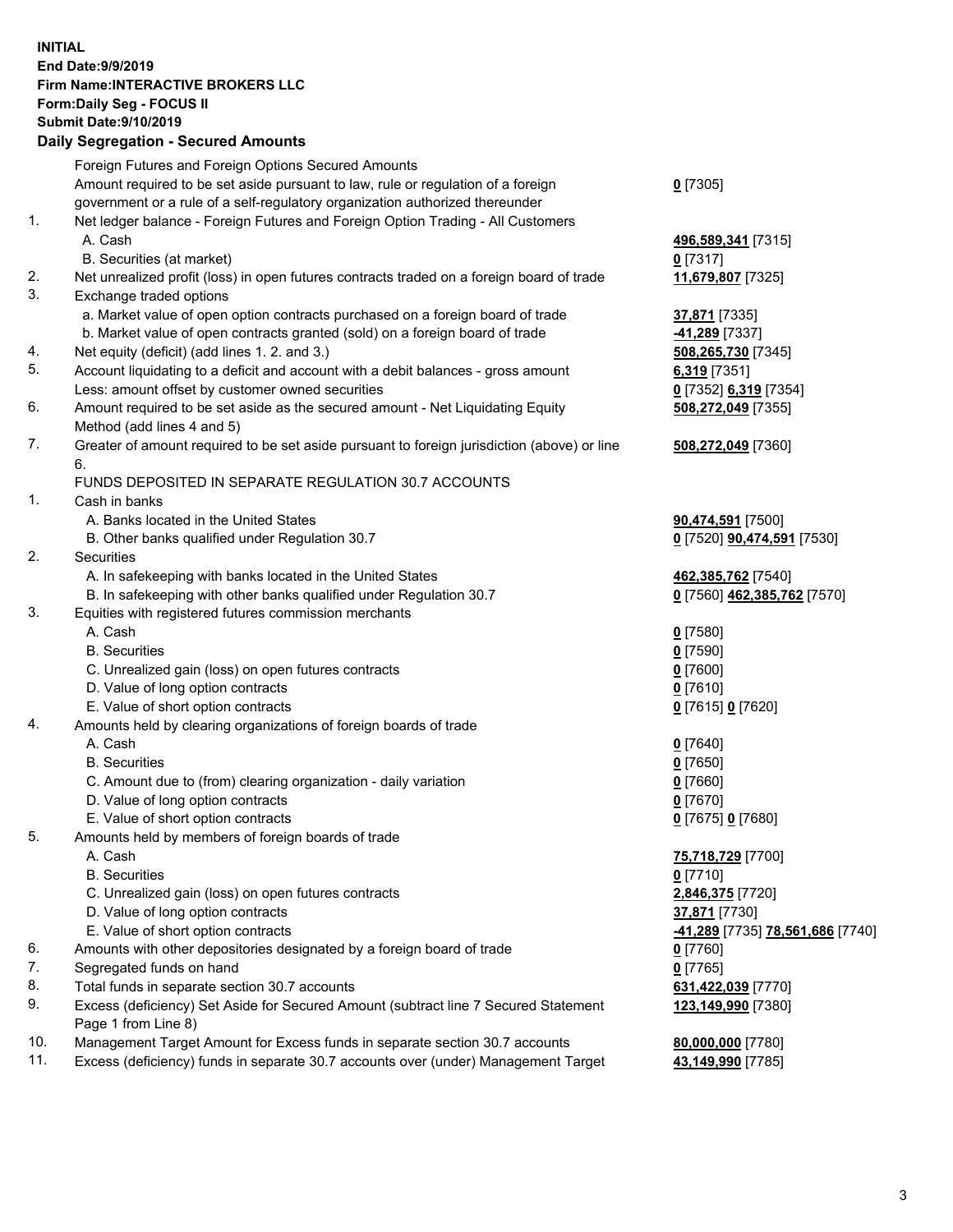**INITIAL End Date:9/9/2019 Firm Name:INTERACTIVE BROKERS LLC Form:Daily Seg - FOCUS II Submit Date:9/10/2019 Daily Segregation - Segregation Statement** SEGREGATION REQUIREMENTS(Section 4d(2) of the CEAct) 1. Net ledger balance A. Cash **4,180,340,892** [7010] B. Securities (at market) **0** [7020] 2. Net unrealized profit (loss) in open futures contracts traded on a contract market **-71,203,023** [7030] 3. Exchange traded options A. Add market value of open option contracts purchased on a contract market **232,279,521** [7032] B. Deduct market value of open option contracts granted (sold) on a contract market **-237,619,993** [7033] 4. Net equity (deficit) (add lines 1, 2 and 3) **4,103,797,397** [7040] 5. Accounts liquidating to a deficit and accounts with debit balances - gross amount **1,296,611** [7045] Less: amount offset by customer securities **0** [7047] **1,296,611** [7050] 6. Amount required to be segregated (add lines 4 and 5) **4,105,094,008** [7060] FUNDS IN SEGREGATED ACCOUNTS 7. Deposited in segregated funds bank accounts A. Cash **993,780,297** [7070] B. Securities representing investments of customers' funds (at market) **1,979,420,440** [7080] C. Securities held for particular customers or option customers in lieu of cash (at market) **0** [7090] 8. Margins on deposit with derivatives clearing organizations of contract markets A. Cash **3,537,470** [7100] B. Securities representing investments of customers' funds (at market) **1,347,393,212** [7110] C. Securities held for particular customers or option customers in lieu of cash (at market) **0** [7120] 9. Net settlement from (to) derivatives clearing organizations of contract markets **1,680,667** [7130] 10. Exchange traded options A. Value of open long option contracts **232,710,771** [7132] B. Value of open short option contracts **-238,102,473** [7133] 11. Net equities with other FCMs A. Net liquidating equity **0** [7140] B. Securities representing investments of customers' funds (at market) **0** [7160] C. Securities held for particular customers or option customers in lieu of cash (at market) **0** [7170] 12. Segregated funds on hand **0** [7150] 13. Total amount in segregation (add lines 7 through 12) **4,320,420,384** [7180] 14. Excess (deficiency) funds in segregation (subtract line 6 from line 13) **215,326,376** [7190] 15. Management Target Amount for Excess funds in segregation **155,000,000** [7194]

16. Excess (deficiency) funds in segregation over (under) Management Target Amount Excess

**60,326,376** [7198]